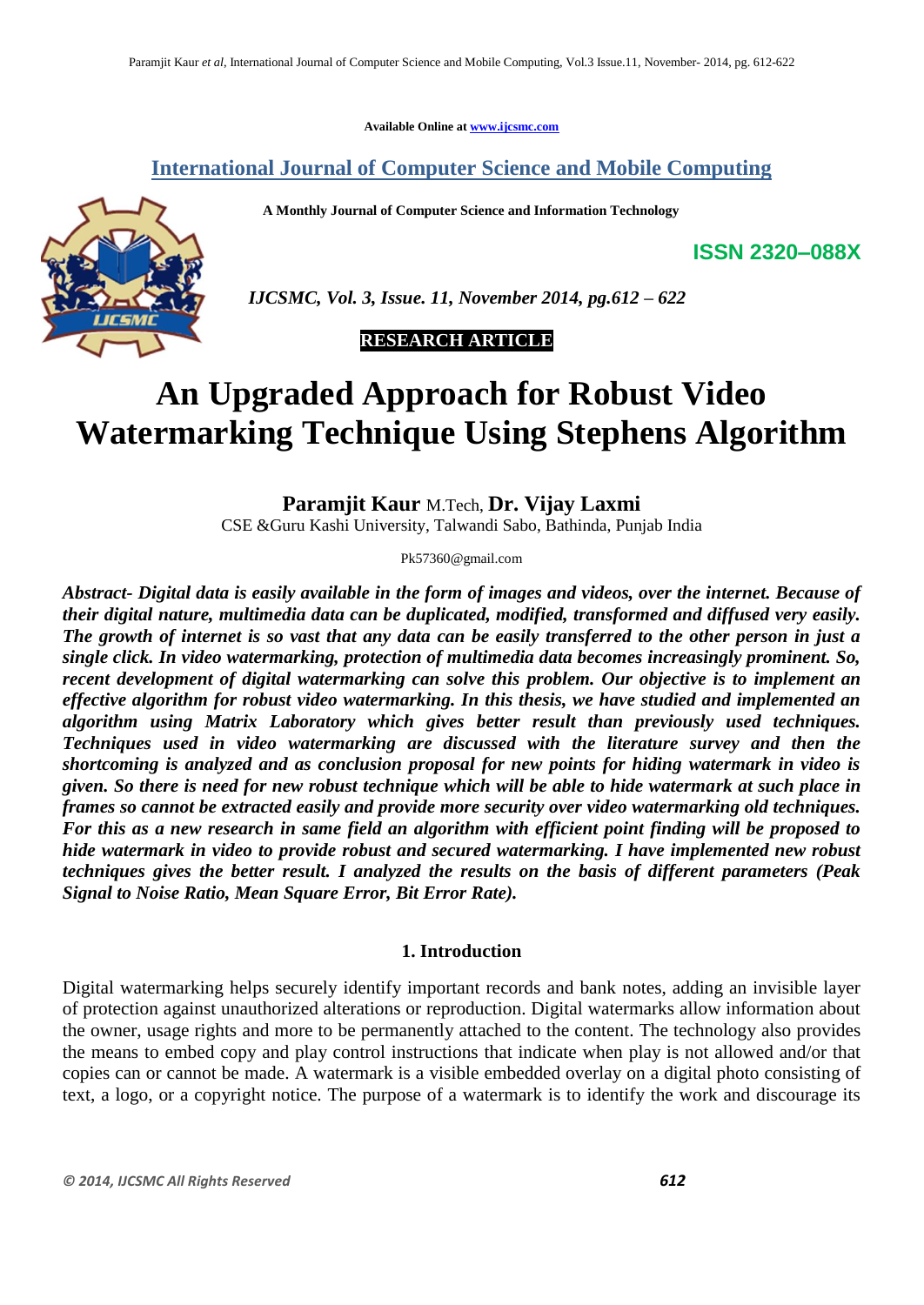unauthorized use. Though a visible watermark can't prevent unauthorized use, it makes it more difficult for those who may want to claim someone else's photo or art work as their own. Another type of watermark is the digital watermark, pioneered by Digimarc Corporation. Digimarc offers a service for embedding digital code into photos and other media that is undetectable during normal use, but enables tracking and identification of the media.

The mission of the Digital Watermark Working Group (PDWG) is to work jointly and cooperatively with leading content and technology companies to describe appropriate and voluntary best practices for the use of digital watermarking to

- 1) establish such practices for the deployment of watermarking technology implementations as a step to facilitate the legitimate consumption of licensed content through the distribution channel;
- 2) provide systems with the ability to effectively identify infringing copyrighted content; and
- 3) Ensure that the watermark methods and solutions favored by content rights holders and watermark technology providers can be scaled effectively by network operators.

Digital watermarking is defined as a process of embedding data (watermark) into a multimedia object to protect the owner's right to that object. The embedded watermark may be either visible or invisible. Images can be processed in two main approaches as spatial domain and frequency domain approach. Watermarking algorithm that rely on spatial domain, hide the watermark by modifying pixel values of the host image. On the other hand in frequency based techniques the host image is first converted into different frequencies by suitable transform. Watermarking is closely related to steganography, but in watermarking the hidden information is usually related to the cover object. Hence it is mainly used for copyright protection and owner authentication.

Digital watermarking also known as watermark insertion or watermark embedding, it represents the method of inserting information into multimedia data e.g. text, audio, image, video. The embedded information or watermark can be a serial number or random number sequence, gray level images, text or other digital data formats. These algorithms modify the original media to generate the watermarked media. After embedding watermark, the watermarked media are sent over Internet or some other transmission channels. Whenever the copyright of the digital media is under question, the embedded information is decoded to identify copyright owner. The decoding process can extract the watermark from the watermarked media or can detect the existence of watermark in it.

According to the working domain, video watermarking techniques are classified in pixel/spatial domain and transform domain techniques. In pixel domain the watermark is embedded in the source video by simple addition or bit replacement of selected pixel positions.

The main advantages of using pixel domain techniques are that they are conceptually simple to understand and the time complexity of these techniques are low which favors real time implementations. But these techniques generally lacks in providing adequate robustness and imperceptibility requirements. In transform domain methods, the host signal is transformed into a different domain and watermark is embedded in selective coefficients. Commonly used transform methodologies are discrete cosine transformation (DCT) and discrete wavelet transformation (DWT). Detection is generally performed by transforming the received signal into appropriate domain and searching for the watermarking patterns or attributes. The main advantage of the transformed domain watermarking is the easy applicability of special transformed domain properties. For example, working in the frequency domain enables us to apply more advanced properties of the human visual system (HVS) to ensure better robustness and imperceptibility criteria.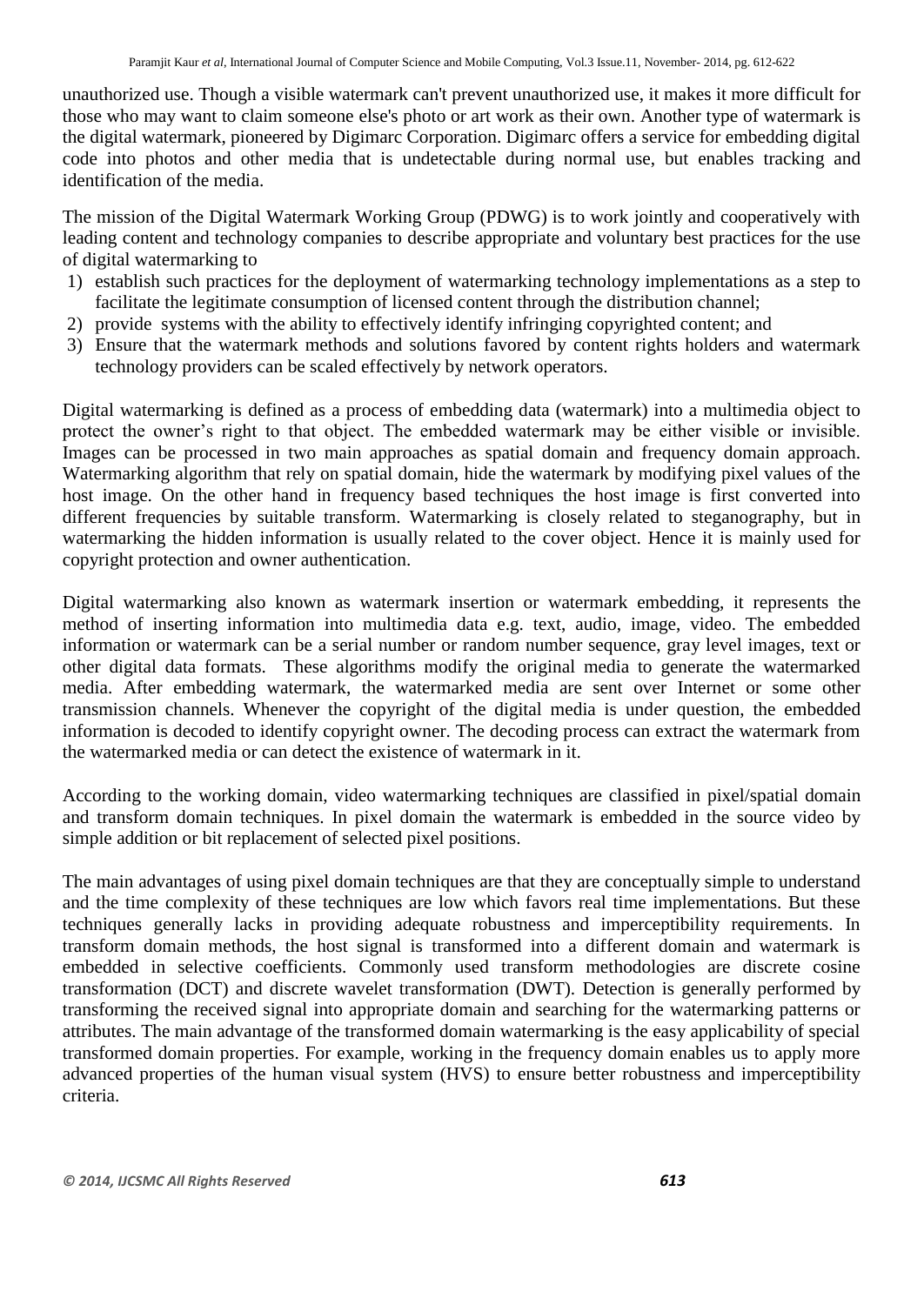#### **2. Literature Review**

Robust video watermarking techniques in the digital watermarking environment has an important impact on the performance. An upgraded robust video watermarking technique makes video watermarking more efficient and improves user satisfaction. There have been many studies of robust video watermarking techniques.

**Ashish M. Kothari et al. [1] in 2012:** In this paper, we emphasized on the transform domain method for the digital watermarking of video for embedding invisible watermarks behind the video. It is used for the copyright protection as well as proof of ownership. In this paper we have specifically used the characteristics of 2-D Discrete wavelet Transform and discrete cosine transform for the watermarking. In this work we first extracted the frames from the video and then used Frequency domain characteristics of the frames for watermarking. We calculated different parameters for the sake of comparison between the two methods.

**Yujie Zhang et al. [2] in 2012:** This paper presents a video watermarking algorithm in detail based on DCT, DWT and neural network technology and digital watermarking was proposed and a professional video copyright protection platform was built using the above algorithm. This algorithm effectively enhances the robustness of the video stream. The platform includes video watermark embedding, watermark detection and video piracy tracking and other functions. It doesn't only achieve the prevention beforehand but also the piracy tracking afterwards. The simulation results show that the platform can effectively implement the copyright protection of digital video works.

**Nisreen I. Yassin et al. [3] in 2012:** In this paper, a comprehensive approach for digital video watermarking is introduced, where a binary watermark image is embedded into the video frames. Each video frame is decomposed into sub-images using 2 level discrete wavelet transform then the Principle Component Analysis (PCA) transformation is applied for each block in the two bands LL and HH. The watermark is embedded into the maximum coefficient of the PCA block of the two bands. The proposed scheme is tested using a number of video sequences. Experimental results show high imperceptibility where there is no noticeable difference between the watermarked video frames and the original frames. The computed PSNR achieves high score which is 44.097 db. The proposed scheme shows high robustness against several attacks such as JPEG coding, Gaussian noise addition, histogram equalization, gamma correction, and contrast adjustment.

**Prachi V. Powar et al. [4] in 2013:** Objectives of this scheme is to develop low power, robust and secure watermarking system for authentication of video. Here we present an FPGA based implementation of an invisible watermarking encoder. It consists of a watermark generator module and watermark insertion module. The system is initially simulated and tested for various attacks in MATLAB/Simulink and then prototyped on VERTEX-6 FPGA using VHDL. The watermarked video is same as that of original video with an average Peak-Signal-to-Noise Ratio (PSNR) of 46 db.

**Bernd Girod et al. [5] Digital Watermarking of Text, Image, and Video Documents**, The ease of reproduction, distribution, and manipulation of digital documents creates problems for authorized parties that wish to prevent illegal use of such document. To this end, digital watermarking has been proposed as a last line of defense. A digital watermark is an imperceptible, robust, secure message embedded directly into a document. The watermark is imperceptible both perceptually and statistically. Robustness means that the watermark cannot be removed or modified unless the document is altered to the point of no value. The watermark is secure if unauthorized parties cannot erase or modify it. Current watermarking schemes may be viewed as spread-spectrum communications systems, which transmit a message redundantly using a low-amplitude, pseudo noise carrier signal. An example highlights the basic mechanisms and properties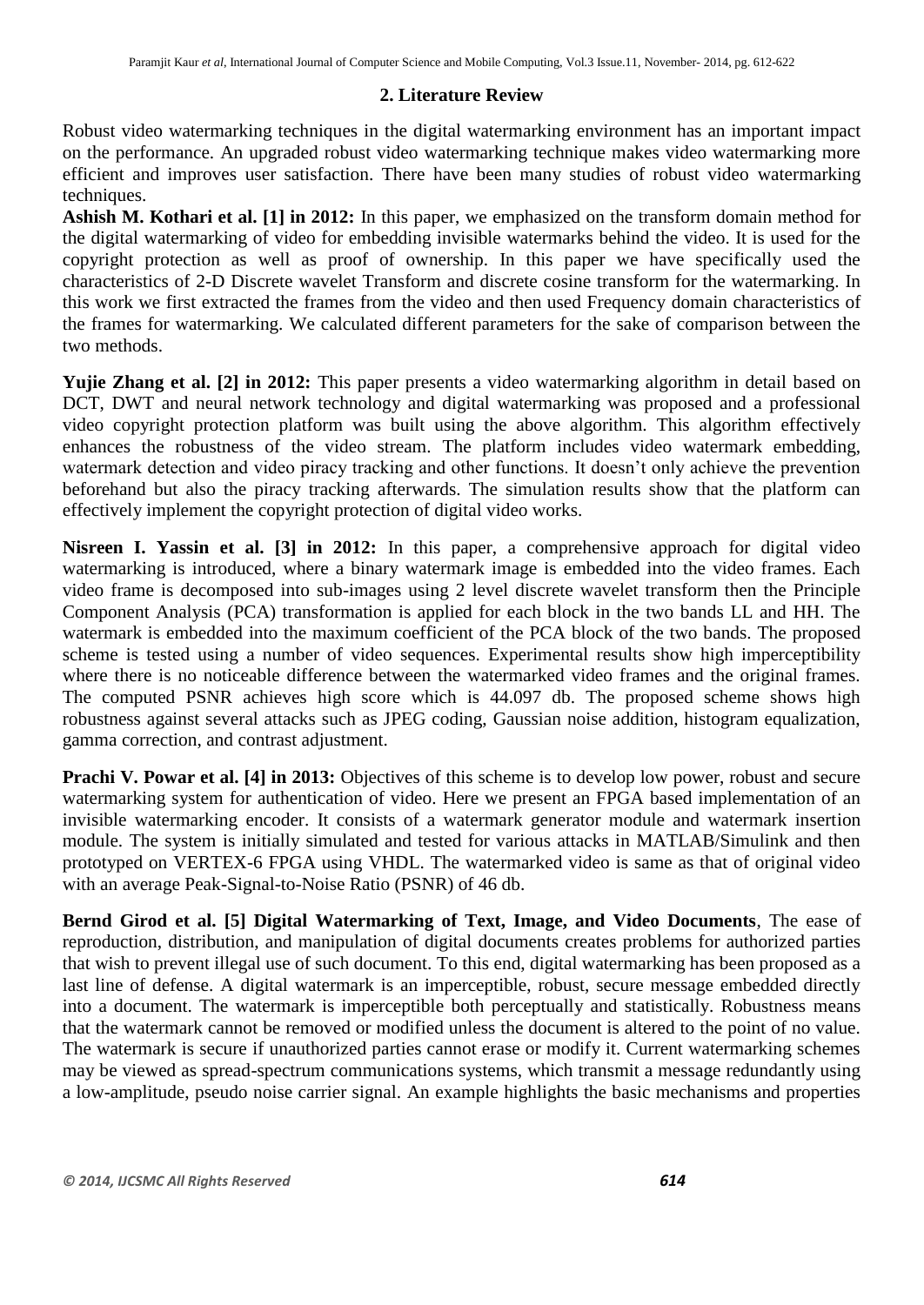of spread spectrum and their relation to watermarking. Finally, specific issues in watermarking of text, images, and video are discussed, along with watermarking examples.

**Melinos Averkiou et al. [6] Digital watermarking** is the act of hiding a message related to a digital signal (i.e. an image, song, and video) within the signal itself. It is a concept closely related to steganography, in that they both hide a message inside a digital signal. However, what separates them is their goal. Watermarking tries to hide a message related to the actual content of the digital signal, while in steganography the digital signal has no relation to the message, and it is merely used as a cover to hide its existence. Watermarking has been around for several centuries, in the form of watermarks found initially in plain paper and subsequently in paper bills. However, the field of digital watermarking

**Sanjana Sinha et al. [7] in 2011: Digital Video Watermarking using Discrete Wavelet Transform and Principal Component Analysis**, Due to the extensive use of digital media applications, multimedia security and copyright protection has gained tremendous importance. Digital Watermarking is a technology used for the copyright protection of digital applications. In this paper, a comprehensive approach for watermarking digital video is introduced. We propose a hybrid digital video watermarking scheme based on Discrete Wavelet Transform (DWT) and Principal Component Analysis (PCA). PCA helps in reducing correlation among the wavelet coefficients obtained from wavelet decomposition of each video frame thereby dispersing the watermark bits into the uncorrelated coefficients. The video frames are first decomposed using DWT and the binary watermark is embedded in the principal components of the low frequency wavelet coefficients. The imperceptible high bit rate watermark embedded is robust against various attacks that can be carried out on the watermarked video, such as filtering, contrast adjustment, noise addition and geometric attacks.

**G. G. Chiddarwar et al. [8] in 2013:** The protection and illegal redistribution of digital media has become an important issue in the digital era. This is due to the popularity and accessibility of the Internet now days by people. This results in recording, editing and replication of multimedia contents. Digital watermarking can be used to protect digital information against illegal manipulations and distributions. Digital watermarking technique is the process of embedding noise-tolerant signal such as audio or image data in the carrier signal. This technique provides a robust solution to the problem of intellectual property rights for online contents. This paper reviews different aspects and techniques of digital watermarking for protecting digital contents.

**Loganathan Agilandeeswaril et al. [9] in 2013:** In this paper we proposed a novel video watermarking technique using Discrete Wavelet Transform and Singular Value Decomposition based on sub-band selection procedure. To increase the level of authentication, the two watermarks are used: one is the original watermark and the other is the owners' fingerprint. These two watermarks are embedded into the cover video based on the sub-band selection scores. From the experimental analysis, we found that the proposed watermarking technique is more robust to all possible attacks than existing video watermarking technique.

#### **3. Problem Formulation**

Many of the algorithms have been introduced in the concern of this specific issue but they lack in few stages. According to various facts it is concluded that earlier watermarking techniques are more robust, since they disperse the watermark in the spatial domain of the video frame making it difficult to remove the watermark through malicious attacks like cropping, scaling, rotations and geometrical attacks. The commonly used transform domain techniques are Discrete Fourier Transform (DFT), the Discrete Cosine Transform (DCT), and the Discrete Wavelet Transform (DWT), Principle Component Analysis (PCA) and Singular Value Decomposition (SVD).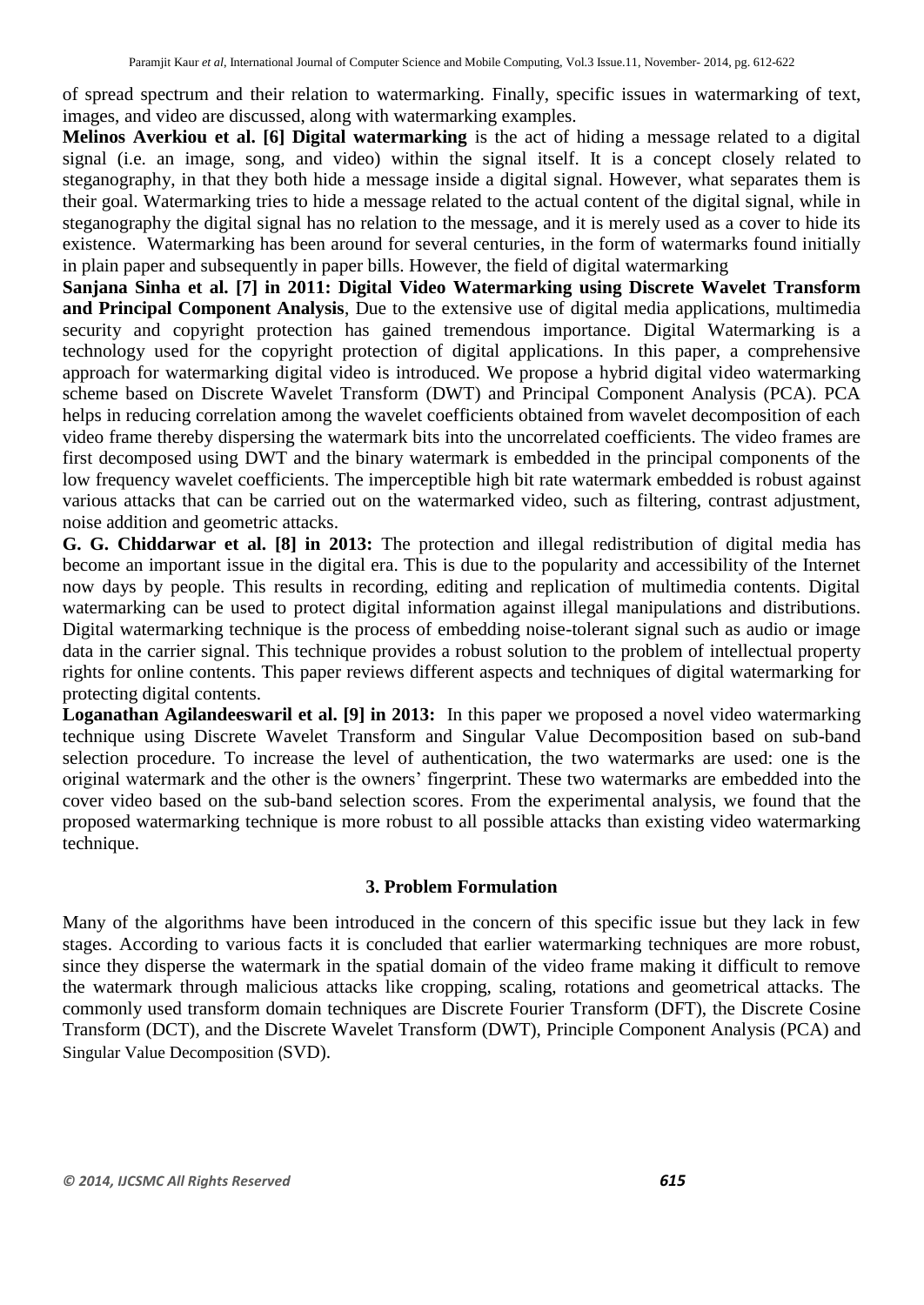- 1. But they are not efficient in finding the interest points where to embed the watermark.
- 2. Even they all are not so stable.
- 3. Cannot reduce the attacks on watermark image.

Thus to overcome these issue a new technique is introduced in implementation of watermarking.

## **3.1 Parameters used in Video Watermarking Technique**

There are three parameters will be considered in robust video watermarking are discussed below.

## **(a) Mean Square Errorr(MSE**)

$$
MSE = \frac{1}{NxM} \sum_{i=0}^{N-1} \sum_{j=0}^{M-1} [X(i,j) - Y(i,j)]^2
$$

Where N and M are rows and columns, repectively of the image.  $X(i, j)$  is the original image and  $Y(i, j)$  is the corresponding output image. The MSE should be less, which means the pixel intesityof the input and output image should be as close as possible.

## **(b) Peak Signal to Noise Ratio (PSNR)**

$$
PSNR = 10 \log_{10} \frac{L^2}{MSE}
$$

Peak Signal to Noise Ratio should be as large as possible which means that the content of signal in the output is large and the noise is less. Since it is Peak Signal to noise Ratio that's why the value of signal is considered as maximum which is 255( for gray scale images the gray scale range from 0-255). L reflects the range of values that a pixel can take. For example, if the Y channel is encoded with a depth of 8 bit, then  $L = 2^8 - 1 = 255$ .

#### **(c) Bit Error Rate (BER)**

## BER= 1/ PSNR

The number of bit errors is the number of received bits of a data stream of a communication channel that have been altered due to noise, interference, distortion or bit synchronization errors.

#### **3.2 Objectives**

Video watermarking technology is a new effective way to solve the problem of copyright protection, ownership, video authentication, finger printing etc. The key objective of this research work is to provide video authentication, robust and secured watermarking. Objectives for this research work are: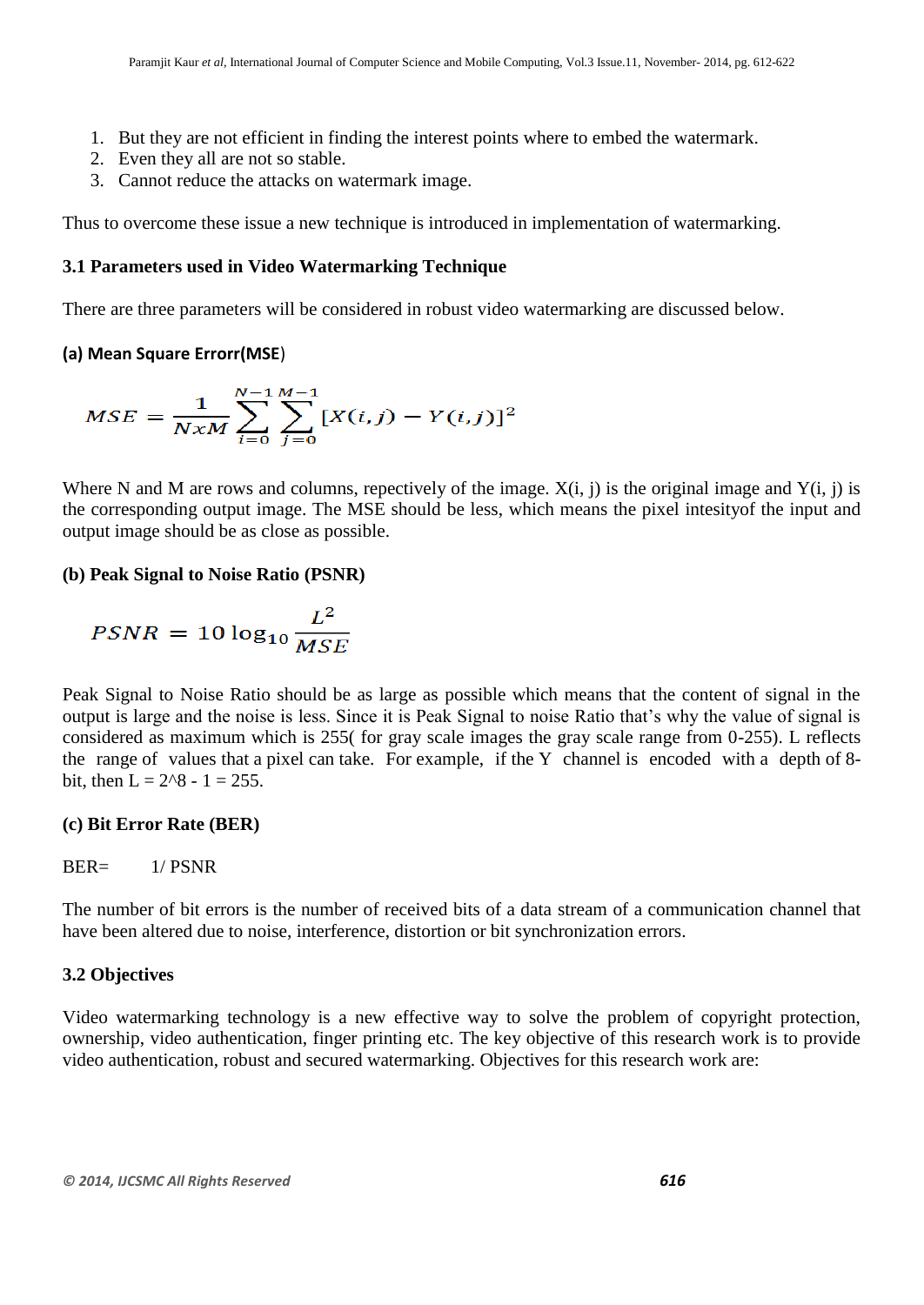- **1.** Develop the system to achieve a high user satisfaction and hence improving the overall performance of the video.
- 2. To improve the security.
- 3. To enhance the robustness against the attack.
- 4. To provide better efficiency and secured watermarking.
- 5. To implement Stephens Corner Detection Algorithm using MATLAB.
- 6. To analyses the behavior of the video watermarking algorithm using following paramerts:
	- (a) PSNR
	- (b) MSE
	- (c) BER

## **4. Research Methodology**

## **4.1Stephens Corner detection:**

The Stephens corner detector is a popular required corner point detector due to its strong invariance to rotation, scale, illumination variation and image noise. A corner can be defined as the intersection of two edges. An edge is a sharp change in image brightness. A corner can also be defined as a point for which there is two dominant and different edge directions in a local neighborhood of the point. In simpler terms: Find the points where two edges meet.

The Stephens corner detector is based on the local auto-correlation function of a signal, where the local auto-correlation function measures the local changes of the signal with patches shifted by a small amount in different directions.



 **Figure 4.1.1 Stephens Corner Detection Algorithm**

#### **4.2 Steps of Stephens Corner detection:**

- 1. To find out required corner point we take a small window.
- 2. We should easily recognize the point by looking at intensity values within a small window.
- 3. Shifting the window in any direction should yield a large change in appearance.
- 4. If flat region than no change in all direction.
- 5. If edge than no change in all direction.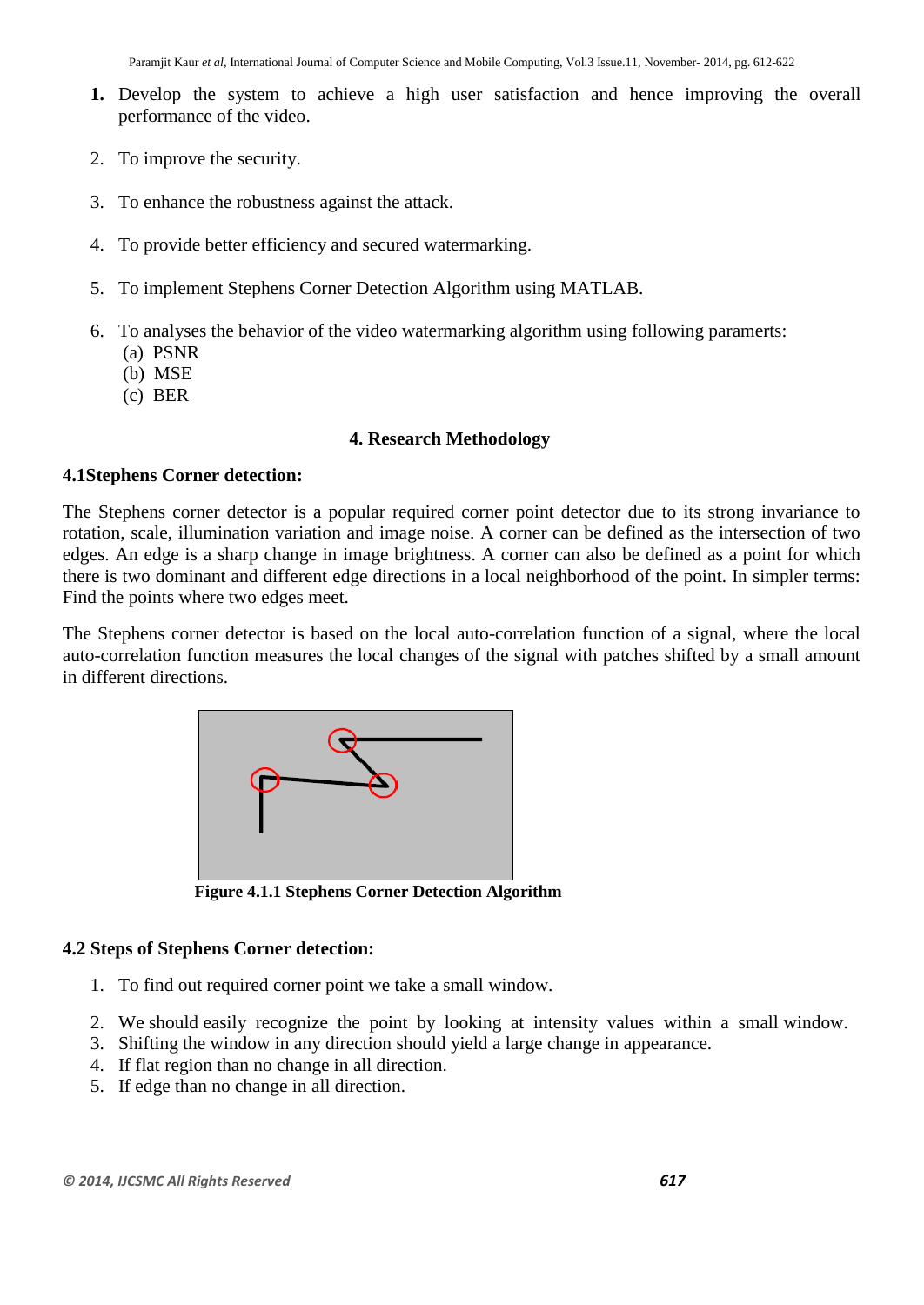- 6. If Corner is detected than significant change in all direction.
- 7. To calculate this change of intensity, local window is shifted in various directions.
- 8. Now Stephen will work on the basic of intensity change at corner make a second moment matrix or autocorrelation matrix.
- 9. Now this autocorrelation matrix will have two Eigen values and can be calculate by using Stephen detector.
- 10. These points are smoothened using a filter (Gaussian noise window), so that are refine and easily detected.
- 11. Next step to declare threshold value for obtaining best corner co-ordinates
- 12. A threshold value say (t) is generated or set so as to select most refined points.
- 13. If the point detected have value less than threshold value than those points are not counted as interest point for embedding watermark, but points have value greater than threshold value, then they are counted for watermarking.
- 14. Thus on these points the watermark image is embedded.

For an instance, in figure shown below we have three regions that are

- 1. Flat
- 2. Edge
- 3. Corner

In short, the procedures of embeding and extracting watermark in video watermarking.

- 1. Select a video to which a watermark is to be added. Then divide the video into frames.
- 2. Now apply "**Stephen Corner"** detection algorithm to find the interest point in all the frames consecutively.
- 3. Now select an image to be watermarked and then divide the image in to sub images.
- 4. Now check count of blocks and corners which are detected, though if corners are more than sub images.
- 5. Then insert parts of images in to selected frames.
- 6. Now the final watermarked video is prepared
- 7. Now from this watermarked video which is ready the watermark is extracted.
- 8. Watermark can be extracted using a reverse algorithm of embedding.
- 9. Here the quality comparison will take place for the frame and watermark which has been extracted.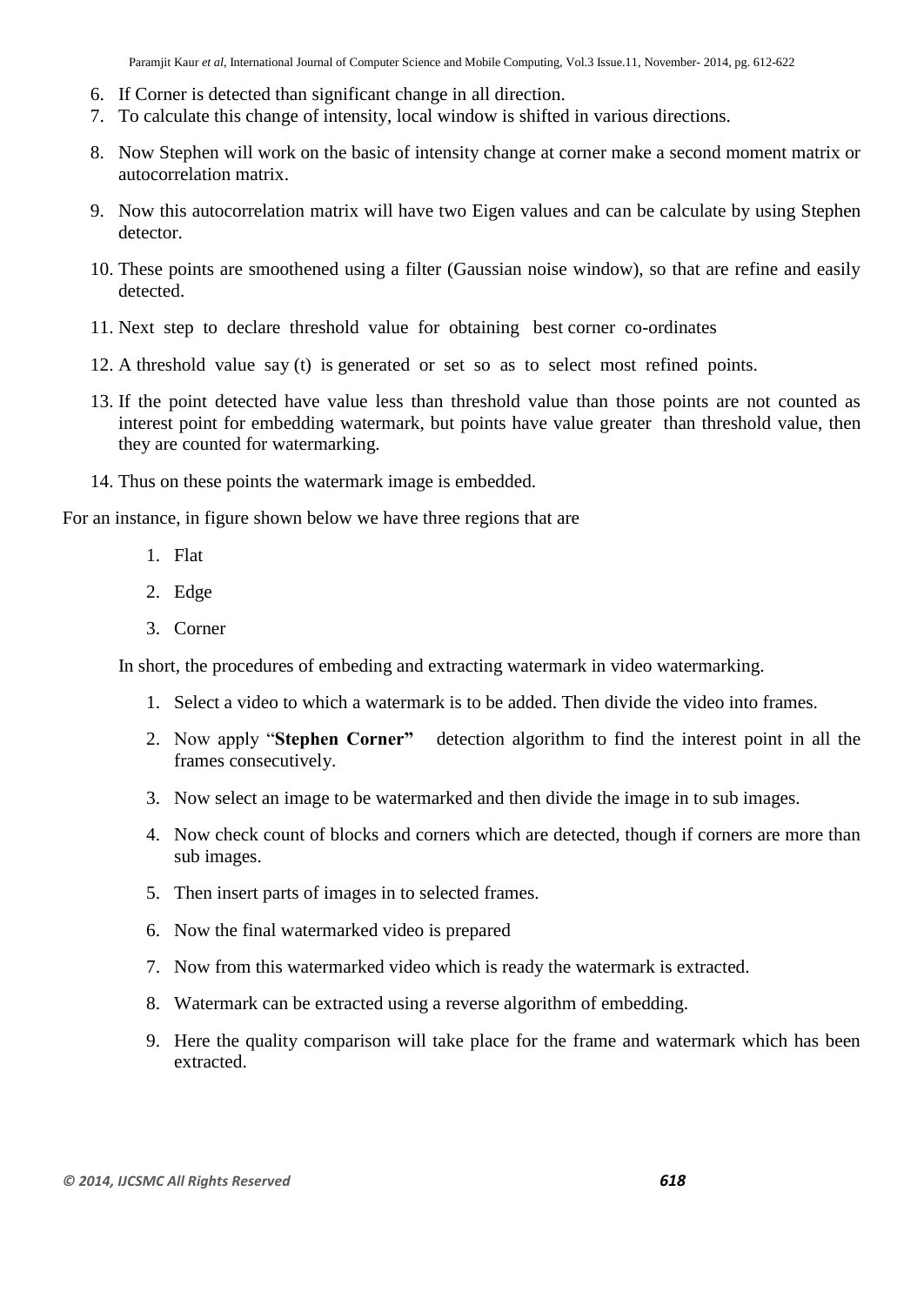#### **5. Result**

The experimental results showed that there is no perceptible distortion in the embedded video. The main advantage of this method is that it is robust and has hundred percentage efficiency. In the experiments, various .avi videos are used as the host where as .jpg images are used as watermark images. The proposed algorithm is tested on many images. Every time, it gives hundred percent efficiency of video. The embedded video and embedded frames and the performance evaluation of algorithm are summarized in Table 1.

## **5.1 Output Table**

Output table shows the different values of different parameters as shown below

#### **Output Table 5.1.1**

| <b>WATERMARK</b>    | <b>MSE</b> | <b>PSNR</b> | <b>BER</b> |
|---------------------|------------|-------------|------------|
|                     |            |             |            |
| <b>WATERMARK1</b>   | 0.7217     | 49.5469     | 0.0202     |
| <b>WATERMARK 2</b>  | 0.7228     | 49.5406     | 0.0202     |
| <b>WATERMARK 3</b>  | 0.8494     | 48.8398     | 0.0205     |
| <b>WATERMARK 4</b>  | 0.1938     | 55.2579     | 0.0181     |
| <b>WATERMARK 5</b>  | 0.9183     | 48.5009     | 0.0206     |
| WATERMARK6          | 0.7065     | 49.6396     | 0.0201     |
| WATERMARK7          | 0.7344     | 49.4715     | 0.0202     |
| <b>WATERMARK 8</b>  | 0.1938     | 55.2579     | 0.0181     |
| <b>WATERMARK 9</b>  | 0.5117     | 51.0409     | 0.0196     |
| <b>WATERMARK 10</b> | 0.3698     | 52.4513     | 0.0191     |
| <b>WATERMARK 11</b> | 0.5170     | 50.9963     | 0.0196     |
| <b>WATERMARK 12</b> | 0.5004     | 51.1379     | 0.0196     |
| <b>WATERMARK 13</b> | 0.4478     | 51.6203     | 0.0194     |
| WATERMARK14         | 0.4651     | 51.4551     | 0.0194     |
| <b>WATERMARK 15</b> | 0.4758     | 51.3562     | 0.0195     |
| <b>WATERMARK 16</b> | 0.5759     | 50.5273     | 0.0198     |
| <b>WATERMARK 17</b> | 0.5095     | 51.0591     | 0.0196     |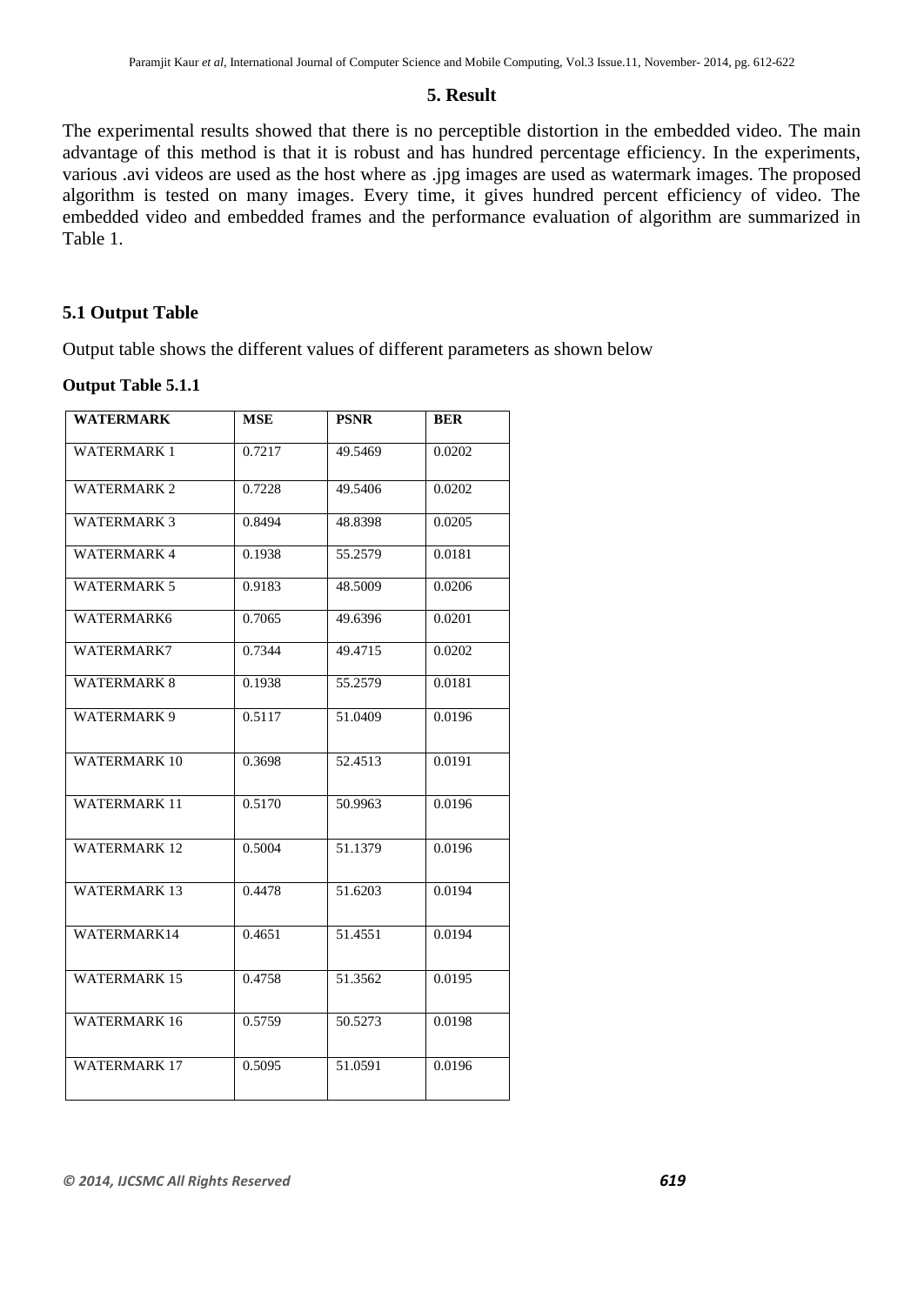| <b>WATERMARK 18</b> | 0.6197 | 50.2088 | 0.0199 |
|---------------------|--------|---------|--------|
| <b>WATERMARK 19</b> | 0.8897 | 48.6382 | 0.0206 |
| <b>WATERMARK 20</b> | 0.5325 | 50.8673 | 0.0197 |
| <b>WATERMARK 21</b> | 0.6535 | 49.9786 | 0.0200 |
| <b>WATERMARK 22</b> | 0.6651 | 49.9020 | 0.0200 |
| <b>WATERMARK 23</b> | 0.5424 | 50.7876 | 0.0197 |
| <b>WATERMARK 24</b> | 0.7514 | 49.3723 | 0.0203 |
| <b>WATERMARK 25</b> | 0.4072 | 52.0330 | 0.0192 |
| <b>WATERMARK 26</b> | 0.4514 | 51.5854 | 0.0194 |
| <b>WATERMARK 27</b> | 0.6189 | 50.2147 | 0.0199 |
| <b>WATERMARK 28</b> | 0.6039 | 50.3208 | 0.0199 |
| <b>WATERMARK 29</b> | 0.4718 | 51.3935 | 0.0195 |
| <b>WATERMARK 30</b> | 0.4012 | 52.0970 | 0.0192 |

## **5.2 Efficiency (100 percent)**



**Figure.5.2.1 show efficiency**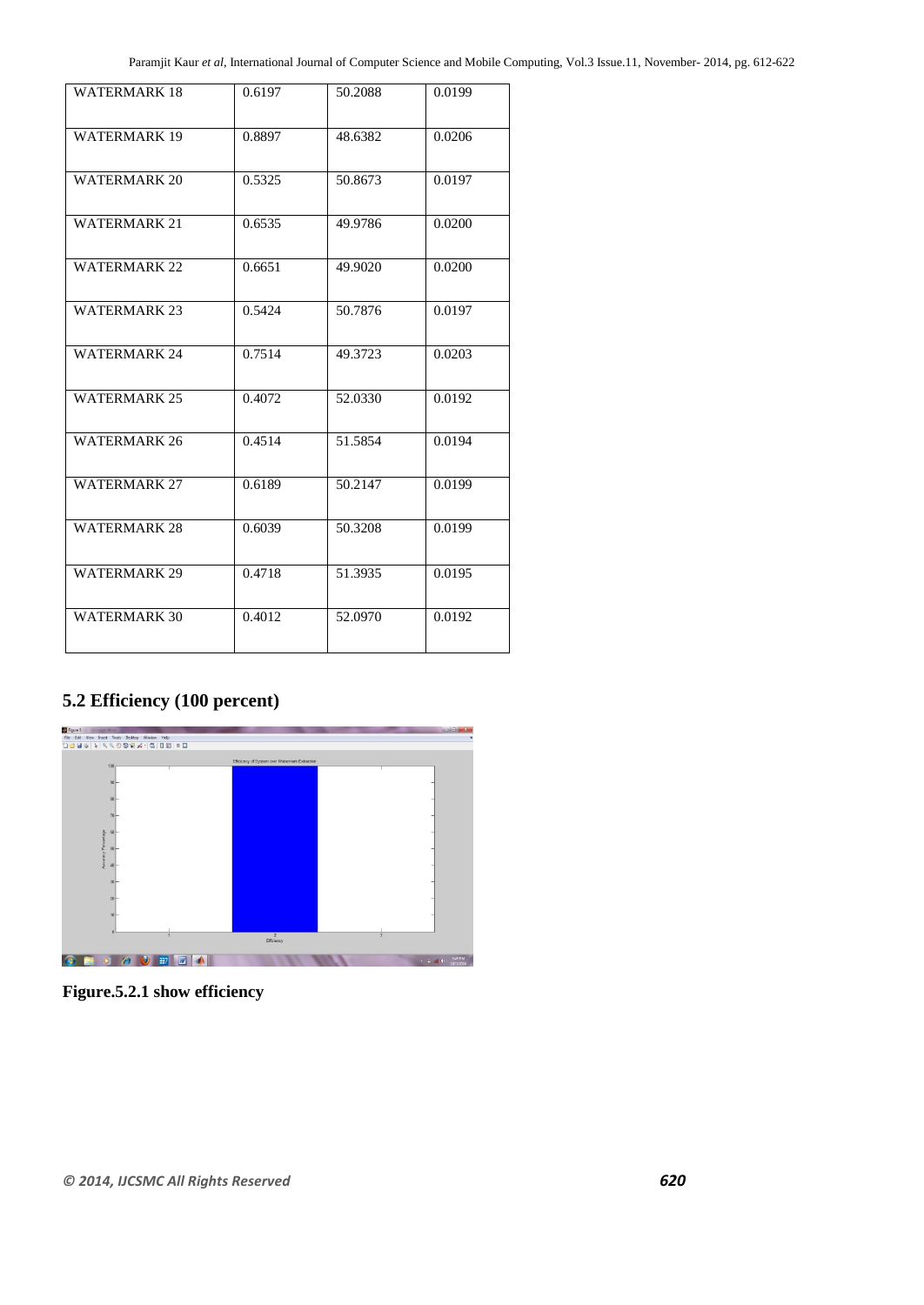## **5.3 MSE Value (Minimum)**



#### **Figure.5.3.1 show MSE value**

## **5.4 PSNR Value (Maximum)**



#### **Figure.5.4.1 show PSNR**

## **5.5 BER rate (Minimum)**



**Figure.5.5.1 show BER**